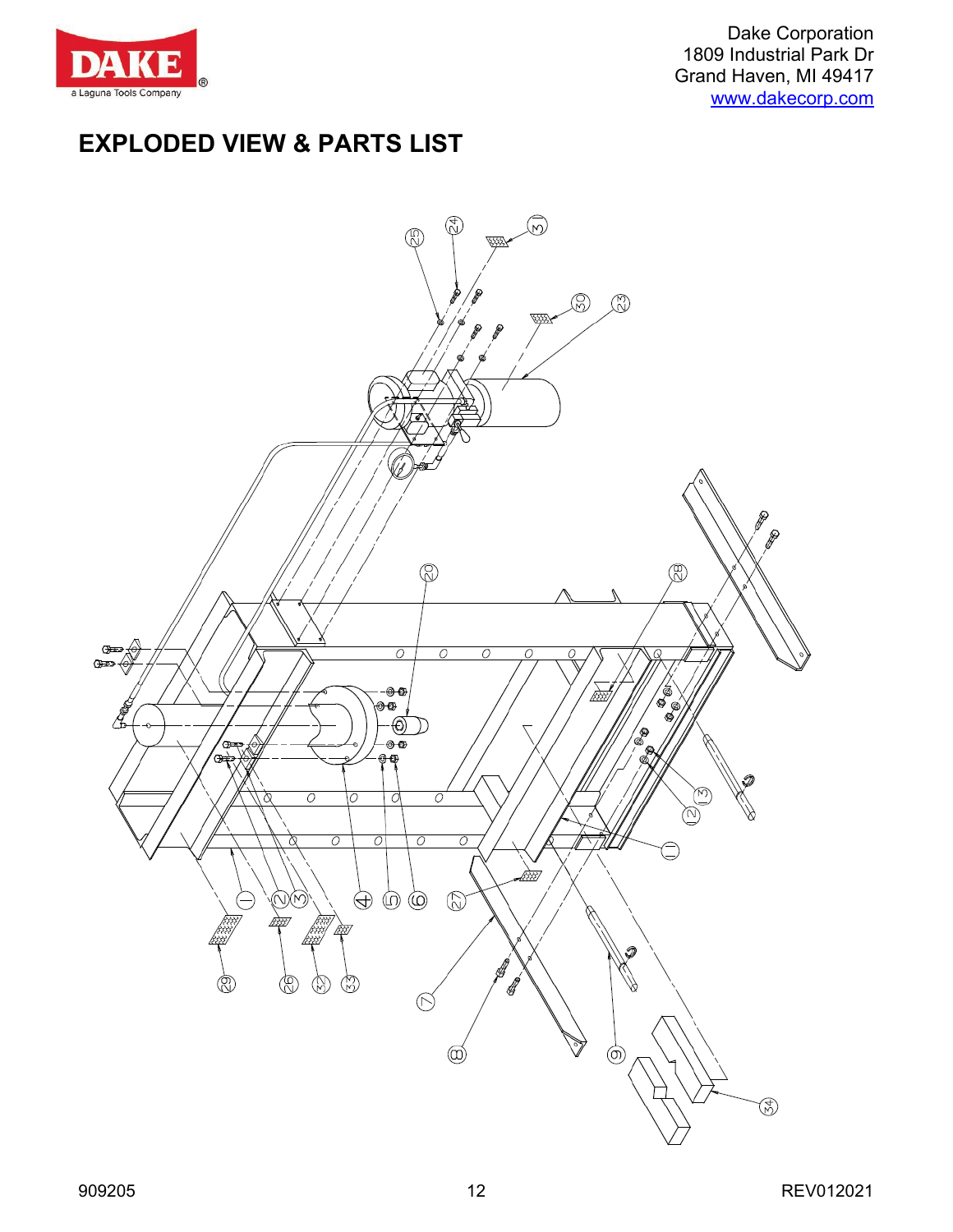

| <b>Item</b>    | <b>Part Description</b>          | Part No. | <u>Qty</u>     |
|----------------|----------------------------------|----------|----------------|
| 1              | Frame                            | 86517    | 1              |
| $\overline{2}$ | Hex Cap Screw (1/2"-13 x 2-3/4") | 43355    | 4              |
| 3              | <b>Channel Washer</b>            | 25H138   | $\overline{4}$ |
| 4              | <b>Workhead Assembly</b>         | 716514   | 1              |
| $\overline{5}$ | Lock Washer (1/2")               | 43647    | $\overline{4}$ |
| 6              | Hex Nut (1/2"-13)                | 43916    | $\overline{4}$ |
| $\overline{7}$ | <b>Base Angle</b>                | 85189    | $\overline{2}$ |
| 8              | Hex Cap Screw (1/2"-13 x 1-1/2") | 43349    | $\overline{4}$ |
| 9              | <b>Table Pin</b>                 | 86520    | $\overline{2}$ |
| 11             | <b>Table Channel</b>             | 86692    | 1              |
| 12             | Lock Washer (1/2")               | 43647    | 4              |
| 13             | Hex Nut (1/2"-13)                | 43916    | 4              |
| 20             | <b>Nose Piece</b>                | 86691    | 1              |
| 23             | <b>Hydraulic Power Unit</b>      | 300266PU | 1              |
| 24             | Bolt (5/16"-18 x 1")             | 43315    | 4              |
| 25             | Flat Washer (5/16")              | 43632    | $\overline{4}$ |
| 27             | <b>Warning Label</b>             | 84487    | $\mathbf{1}$   |
| 28             | <b>Warning Label</b>             | 84399    | 1              |
| 29             | 3-IN-1 Warning Label             | 300168   | 1              |
| 30             | <b>Safety Instructions</b>       | 76462    | 1              |
| 31             | <b>Warning Label</b>             | 84395    | 1              |
| 32             | <b>DAKE Name Plate</b>           | 81002    |                |
| 33             | Made in USA Plate                | 76936    | 1              |
| 34             | <b>Table Plates</b>              | 85427    | $\overline{2}$ |

| <b>PARTS NOT ILLISTRATED</b>     |                                                            |           |     |  |  |  |
|----------------------------------|------------------------------------------------------------|-----------|-----|--|--|--|
| <b>Item</b>                      | <b>Description</b>                                         | Part No.  | Qty |  |  |  |
| <b>Breather Vent &amp; Elbow</b> | Reservoir fill port                                        | 300267    |     |  |  |  |
| Gauge                            | Tons/PSI                                                   | 302937    |     |  |  |  |
| Reservoir                        | 2 Gallons                                                  | 300269    |     |  |  |  |
| <b>Valve Kit</b>                 | Fittings, hoses, valve,<br>manifold, bolts, & O-rings      | 300266KIT |     |  |  |  |
| <b>Optional Check Valve</b>      |                                                            | 302071    |     |  |  |  |
| <b>Optional Relief Valve</b>     | 290-3625 PSI or 20-250 Bar                                 | 301949    |     |  |  |  |
| <b>Optional Relief Valve</b>     | 43.5-435 PSI or 3-30 Bar                                   | 302197    |     |  |  |  |
| Bolts SHC #10-24 x 1-3/4"        | Mounting bolts for valve only                              | 43403     | 4   |  |  |  |
| Bolts SHC #10-24 x 2-3/4"        | Mounting bolts for valve,<br>relieve valve, or check valve | 76749     | 4   |  |  |  |
| Bolts SHC #10-24 x 4-1/2"        | Mounting bolts for valve,<br>relieve valve, or check valve | 302221    |     |  |  |  |